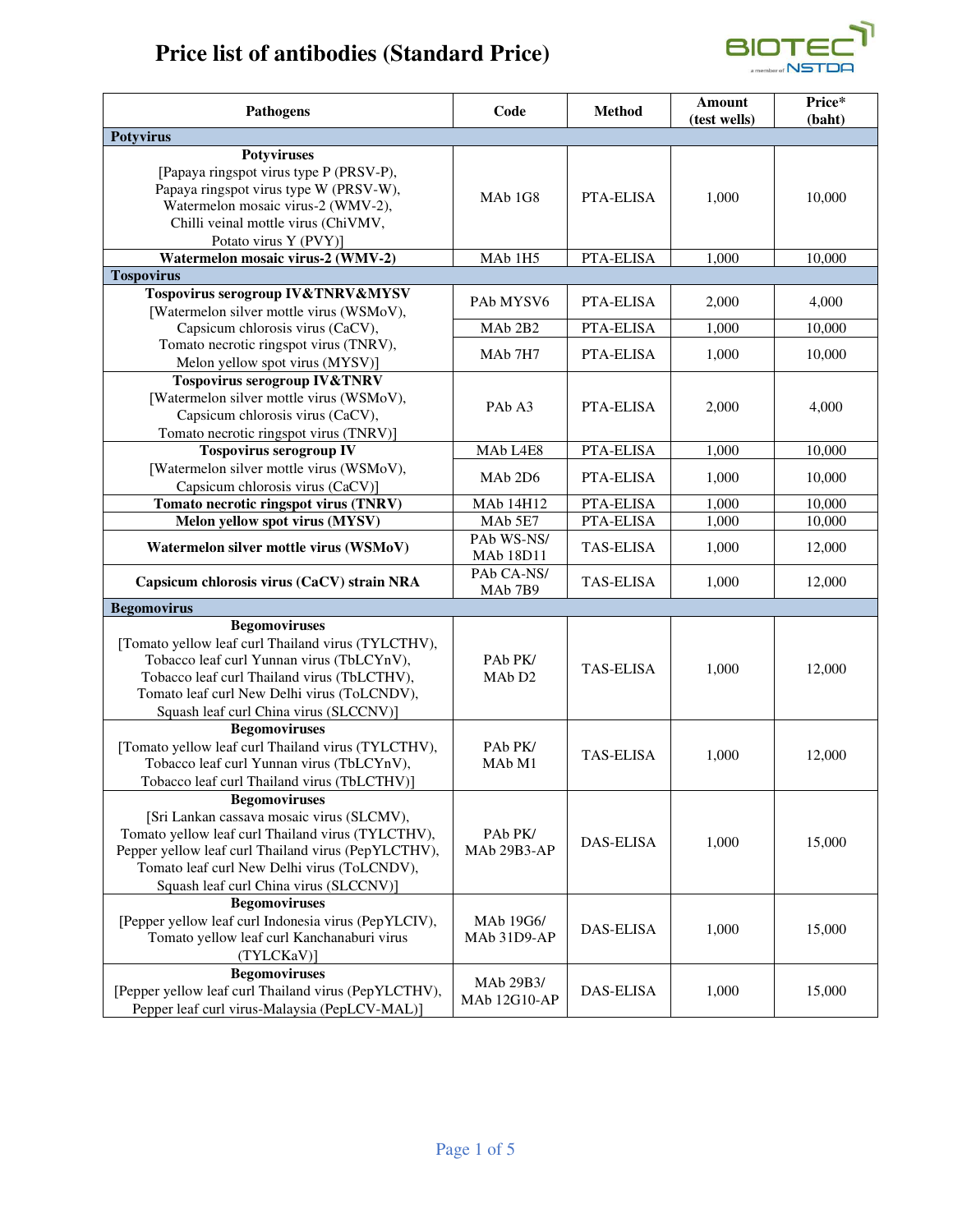## **Price list of antibodies (Standard Price)**



| <b>Pathogens</b>                                                                                                                                                                                                                                                                | Code                                                                      | <b>Method</b>           | Amount<br>(test strips) | Price*<br>(baht) |
|---------------------------------------------------------------------------------------------------------------------------------------------------------------------------------------------------------------------------------------------------------------------------------|---------------------------------------------------------------------------|-------------------------|-------------------------|------------------|
| <b>Polerovirus</b>                                                                                                                                                                                                                                                              |                                                                           |                         |                         |                  |
| <b>Poleroviruses</b><br>[Cucurbit aphid-borne yellows virus (CABYV),<br>recombinant Cucurbit aphid-borne yellows virus (CABYV-R),<br>Suakwa aphid-borne yellows virus (SABYV),<br>Recombinant Suakwa aphid-borne yellows virus (SABYV-R),<br>Pepper vein yellows virus (PeVYV)] | MAb 2B7/<br><b>MAb 12F5-AP</b>                                            | <b>DAS-ELISA</b>        | 1.000                   | 15,000           |
| <b>Tobamovirus</b>                                                                                                                                                                                                                                                              |                                                                           |                         |                         |                  |
| Cucumber green mottle mosaic virus (CGMMV)                                                                                                                                                                                                                                      | MA <sub>b</sub> 12C <sub>5</sub> /<br>MA <sub>b</sub> 2F <sub>6</sub> -AP | DAS-ELISA               | 1,000                   | 15,000           |
| Acidovorax citrulli                                                                                                                                                                                                                                                             |                                                                           |                         |                         |                  |
| Acidovorax citrulli                                                                                                                                                                                                                                                             | <b>MAb 11E5/</b><br><b>PAb PP</b>                                         | <b>TAS-ELISA</b>        | 1.000                   | 12,000           |
|                                                                                                                                                                                                                                                                                 | MA <sub>b</sub> M <sub>o</sub> 11E <sub>5</sub><br>/MAb Mo11E5-<br>AP     | DAS-ELISA               | 1.000                   | 15,000           |
| Multiplex immunochromatographic strip test                                                                                                                                                                                                                                      |                                                                           |                         |                         |                  |
| Watermelon mosaic virus-2 (WMV-2),<br>Potyvirus,<br>Acidovorax citrulli                                                                                                                                                                                                         | $WW-2/$<br>Potyvirus/<br>Aac strip test                                   | Multiplex strip<br>test | 10                      | 2,350            |
| Single immunochromatographic strip test                                                                                                                                                                                                                                         |                                                                           |                         |                         |                  |
| Watermelon mosaic virus-2                                                                                                                                                                                                                                                       | $WW-2$<br>strip test                                                      | Single strip<br>test    | 10                      | 1.000            |
| <b>Potyvirus</b>                                                                                                                                                                                                                                                                | Potyvirus<br>strip test                                                   | Single strip<br>test    | 10                      | 1.000            |

\* Remark: 1.All prices in THB excluding transportation fee 2. Excluding Vat

 PTA-ELISA: Plate-Trapped Antigen ELISA DAS-ELISA: Double-Antibody Sandwich ELISA TAS-ELISA: Triple-Antibody Sandwich ELISA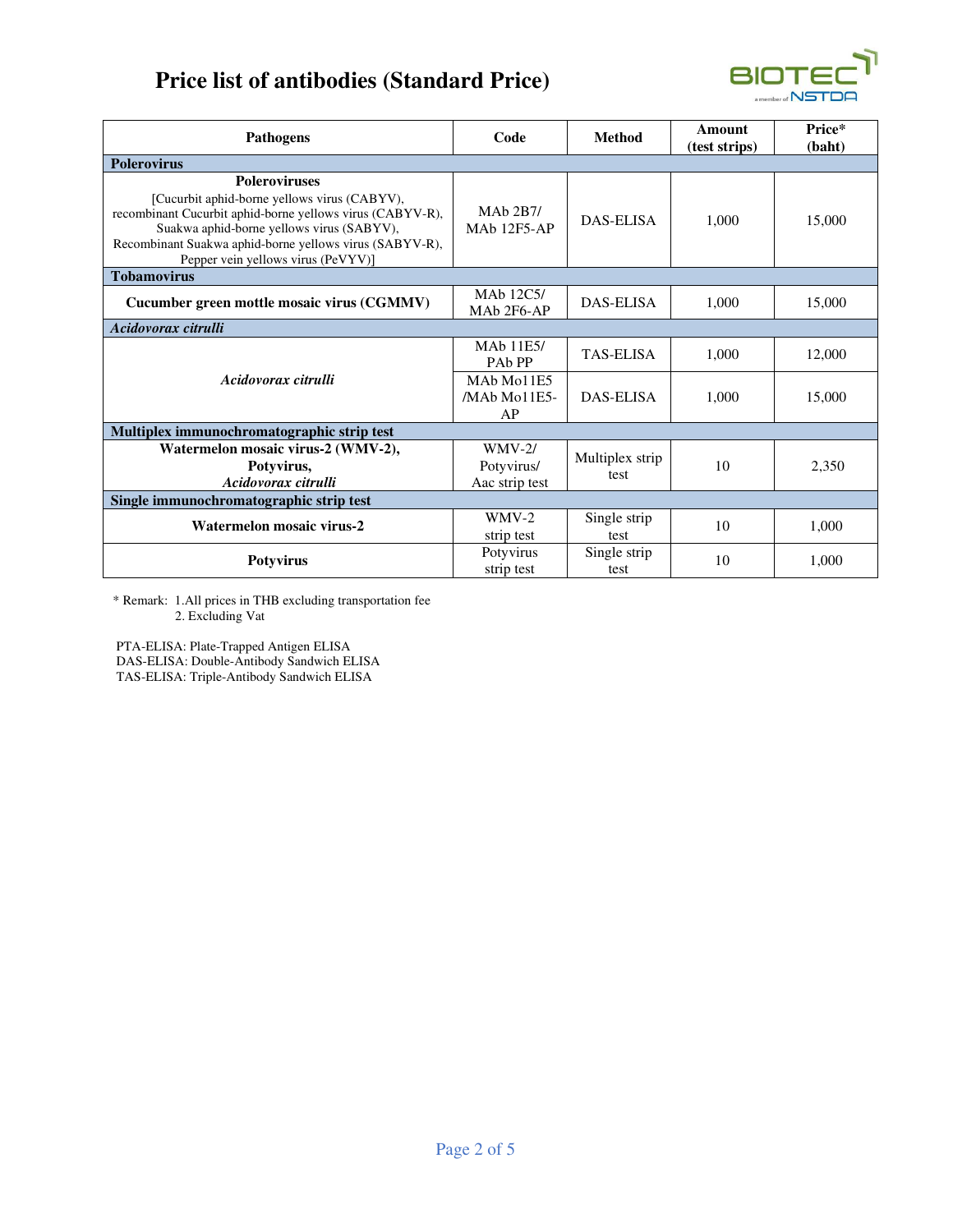

## **Price list of antibodies (Promotion)**

| <b>Pathogens</b>                                                                                                                                                                                                                                                       | Code                                                               | <b>Method</b>    | <b>Amount</b><br>(test wells) | Price*<br>(baht) |
|------------------------------------------------------------------------------------------------------------------------------------------------------------------------------------------------------------------------------------------------------------------------|--------------------------------------------------------------------|------------------|-------------------------------|------------------|
| <b>Potyvirus</b>                                                                                                                                                                                                                                                       |                                                                    |                  |                               |                  |
| <b>Potyviruses</b><br>[Papaya ringspot virus type P (PRSV-P),<br>Papaya ringspot virus type W (PRSV-W),<br>Watermelon mosaic virus-2 (WMV-2),<br>Chilli veinal mottle virus (ChiVMV,<br>Potato virus Y (PVY)]                                                          | MA <sub>b</sub> 1G <sub>8</sub>                                    | PTA-ELISA        | 2,000                         | 14,000           |
| Watermelon mosaic virus-2 (WMV-2)                                                                                                                                                                                                                                      | MAb <sub>1H5</sub>                                                 | PTA-ELISA        | 2,000                         | 14,000           |
| <b>Tospovirus</b>                                                                                                                                                                                                                                                      |                                                                    |                  |                               |                  |
| Tospovirus serogroup IV&TNRV&MYSV<br>[Watermelon silver mottle virus (WSMoV),<br>Capsicum chlorosis virus (CaCV),<br>Tomato necrotic ringspot virus (TNRV),                                                                                                            | MA <sub>b</sub> 2B <sub>2</sub>                                    | <b>PTA-ELISA</b> | 2,000                         | 14,000           |
| Melon yellow spot virus (MYSV)]                                                                                                                                                                                                                                        | MAb <sub>7H7</sub>                                                 | PTA-ELISA        | 2,000                         | 14,000           |
| <b>Tospovirus serogroup IV</b><br>[Watermelon silver mottle virus (WSMoV),                                                                                                                                                                                             | MAb L4E8                                                           | PTA-ELISA        | 2,000                         | 14,000           |
| Capsicum chlorosis virus (CaCV)]                                                                                                                                                                                                                                       | MA <sub>b</sub> 2D <sub>6</sub>                                    | PTA-ELISA        | 2,000                         | 14,000           |
| Tomato necrotic ringspot virus (TNRV)                                                                                                                                                                                                                                  | MAb 14H12                                                          | PTA-ELISA        | 2,000                         | 14,000           |
| Melon yellow spot virus (MYSV)                                                                                                                                                                                                                                         | MA <sub>b</sub> 5E <sub>7</sub>                                    | PTA-ELISA        | 2,000                         | 14,000           |
| Watermelon silver mottle virus (WSMoV)                                                                                                                                                                                                                                 | PAb WS-NS/<br><b>MAb 18D11</b>                                     | <b>TAS-ELISA</b> | 2,000                         | 18,000           |
| Capsicum chlorosis virus (CaCV) strain NRA                                                                                                                                                                                                                             | PAb CA-NS/<br>MAb <sub>7B9</sub>                                   | <b>TAS-ELISA</b> | 2,000                         | 18,000           |
| <b>Begomovirus</b>                                                                                                                                                                                                                                                     |                                                                    |                  |                               |                  |
| <b>Begomoviruses</b><br>[Tomato yellow leaf curl Thailand virus (TYLCTHV),<br>Tobacco leaf curl Yunnan virus (TbLCYnV),<br>Tobacco leaf curl Thailand virus (TbLCTHV),<br>Tomato leaf curl New Delhi virus (ToLCNDV),<br>Squash leaf curl China virus (SLCCNV)]        | PA <sub>b</sub> P <sub>K</sub> /<br>MA <sub>b</sub> D <sub>2</sub> | <b>TAS-ELISA</b> | 2,000                         | 18,000           |
| <b>Begomoviruses</b><br>[Tomato yellow leaf curl Thailand virus (TYLCTHV),<br>Tobacco leaf curl Yunnan virus (TbLCYnV),<br>Tobacco leaf curl Thailand virus (TbLCTHV)]                                                                                                 | PAb PK/<br>MA <sub>b</sub> M <sub>1</sub>                          | <b>TAS-ELISA</b> | 2,000                         | 18,000           |
| <b>Begomoviruses</b><br>[Sri Lankan cassava mosaic virus (SLCMV),<br>Tomato yellow leaf curl Thailand virus (TYLCTHV),<br>Pepper yellow leaf curl Thailand virus (PepYLCTHV),<br>Tomato leaf curl New Delhi virus (ToLCNDV),<br>Squash leaf curl China virus (SLCCNV)] | PAb PK/<br>MAb 29B3-AP                                             | <b>DAS-ELISA</b> | 2,000                         | 24,000           |
| <b>Begomoviruses</b><br>[Pepper yellow leaf curl Indonesia virus (PepYLCIV),<br>Tomato yellow leaf curl Kanchanaburi virus<br>(TYLCKaV)]                                                                                                                               | MAb 19G6/<br>MAb 31D9-AP                                           | <b>DAS-ELISA</b> | 2,000                         | 24,000           |
| <b>Begomoviruses</b><br>[Pepper yellow leaf curl Thailand virus (PepYLCTHV),<br>Pepper leaf curl virus-Malaysia (PepLCV-MAL)]                                                                                                                                          | MAb 29B3/<br>MAb 12G10-AP                                          | <b>DAS-ELISA</b> | 2,000                         | 24,000           |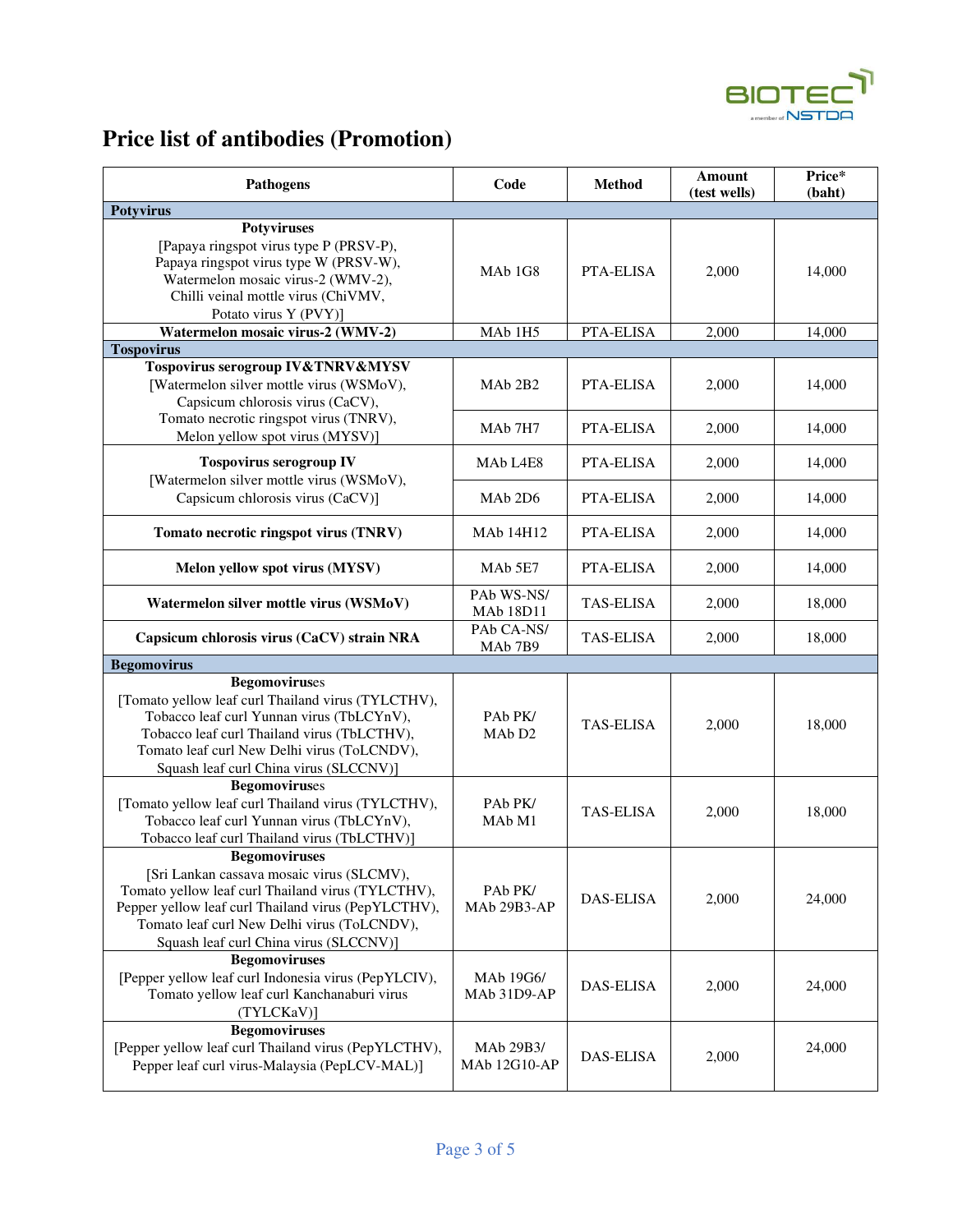

| <b>Polerovirus</b>                                                                                                                                                                                                                                                              |                                                                       |                  |       |        |
|---------------------------------------------------------------------------------------------------------------------------------------------------------------------------------------------------------------------------------------------------------------------------------|-----------------------------------------------------------------------|------------------|-------|--------|
| <b>Poleroviruses</b><br>[Cucurbit aphid-borne yellows virus (CABYV),<br>recombinant Cucurbit aphid-borne yellows virus (CABYV-R),<br>Suakwa aphid-borne yellows virus (SABYV),<br>Recombinant Suakwa aphid-borne yellows virus (SABYV-R),<br>Pepper vein yellows virus (PeVYV)] | MAb 2B7/<br><b>MAb 12F5-AP</b>                                        | DAS-ELISA        | 2.000 | 24,000 |
| <b>Tobamovirus</b>                                                                                                                                                                                                                                                              |                                                                       |                  |       |        |
| Cucumber green mottle mosaic virus (CGMMV)                                                                                                                                                                                                                                      | MA <sub>b</sub> 12C <sub>5</sub> /<br>MAb 2F6-AP                      | DAS-ELISA        | 2.000 | 24,000 |
| Acidovorax citrulli                                                                                                                                                                                                                                                             |                                                                       |                  |       |        |
| Acidovorax citrulli                                                                                                                                                                                                                                                             | MAb 11E5/<br>PA <sub>b</sub> PP                                       | <b>TAS-ELISA</b> | 2.000 | 18,000 |
|                                                                                                                                                                                                                                                                                 | MA <sub>b</sub> M <sub>o</sub> 11E <sub>5</sub><br>/MAb Mo11E5-<br>AP | DAS-ELISA        | 2.000 | 24,000 |

\* Remark: 1. All prices in THB excluding transportation fee

2. Excluding Vat

PTA-ELISA: Plate-Trapped Antigen ELISA

 DAS-ELISA: Double-Antibody Sandwich ELISA TAS-ELISA: Triple-Antibody Sandwich ELISA

### **Price list of purified antibodies**

| <b>Antigens</b>                                                                                                                                                                       | Code                            | *Price(baht)<br>(Thailand) | *Price(baht)<br>(overseas) |
|---------------------------------------------------------------------------------------------------------------------------------------------------------------------------------------|---------------------------------|----------------------------|----------------------------|
| <b>Potyvirus</b>                                                                                                                                                                      |                                 |                            |                            |
| Papaya ringspot virus type P (PRSV-P),<br>Papaya ringspot virus type W (PRSV-W),<br>Watermelon mosaic virus-2 (WMV-2),<br>Chilli veinal mottle virus (ChiVMV,<br>Potato virus Y (PVY) | MA <sub>b</sub> 1G <sub>8</sub> | 6,800                      | 10,000                     |
|                                                                                                                                                                                       | MA <sub>b</sub> 1B <sub>4</sub> | 6,800                      | 10,000                     |
| Acidovorax citrulli                                                                                                                                                                   |                                 |                            |                            |
| Acidovorax citrulli                                                                                                                                                                   | <b>MAb</b> 11E5                 | 6,800                      | 10,000                     |
| <b>Hormone</b>                                                                                                                                                                        |                                 |                            |                            |
| Progesterone                                                                                                                                                                          | MA <sub>b</sub> 1C <sub>5</sub> | 6,800                      | 10,000                     |
| Progesterone                                                                                                                                                                          | MAb 3C2                         | 6,800                      | 10,000                     |
| Listeria spp.                                                                                                                                                                         |                                 |                            |                            |
| Listeria monocytogenes                                                                                                                                                                | MA <sub>b</sub> 3C <sub>5</sub> | 6,800                      | 10,000                     |
| Listeria spp.                                                                                                                                                                         | MA <sub>b</sub> 7F <sub>3</sub> | 6,800                      | 10,000                     |

\* Remark: 1. Price per 1 mg.

2. All prices in THB excluding transportation fee

3. Excluding Vat